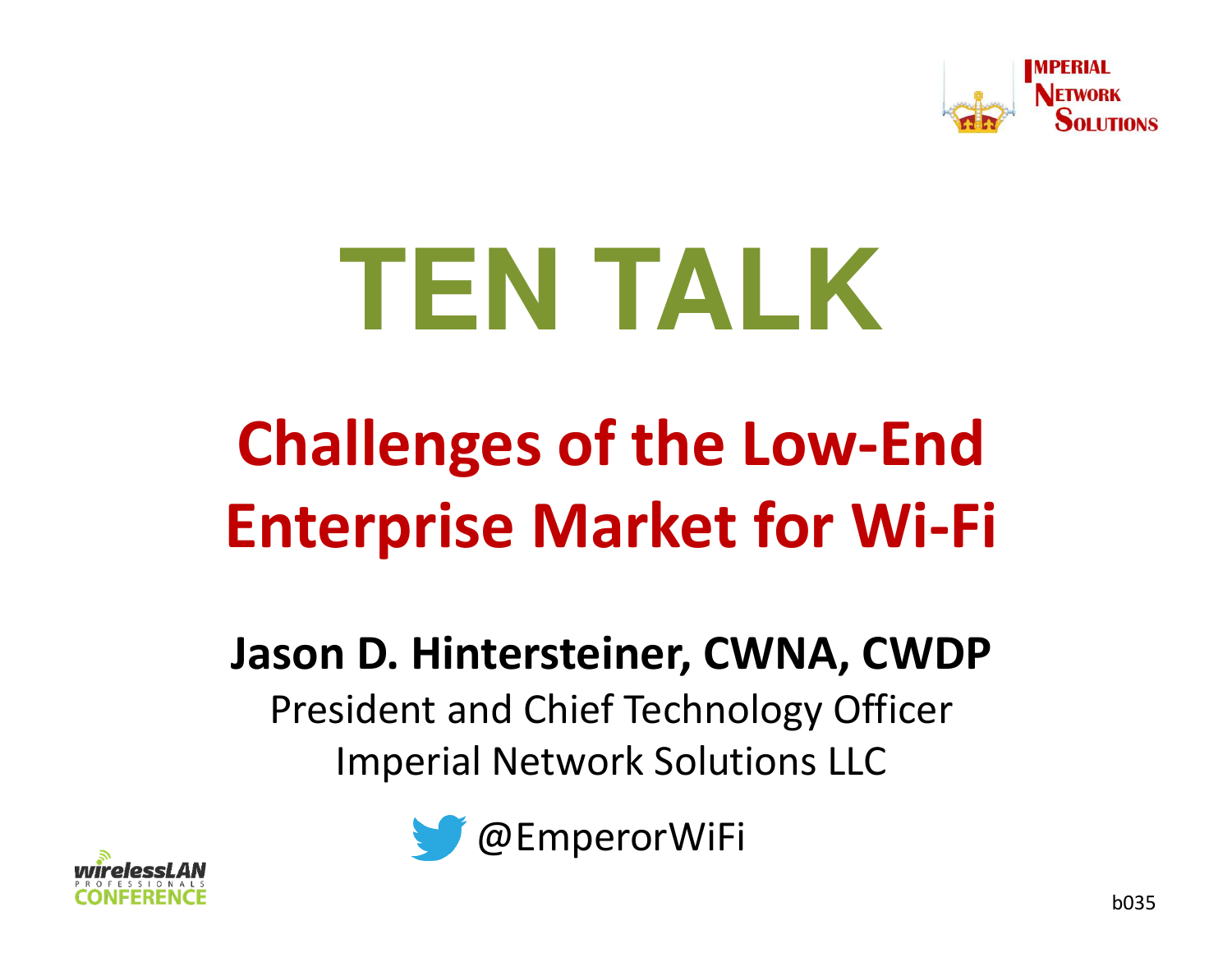#### **About the PresenterJason D. Hintersteiner**

- • Founder, President and Chief Technology Officer: Imperial Network Solutions LLC
	- Principal network designer, architect and troubleshooter for several hundred private networks across numerous venues
	- Well versed with numerous enterprise access point, switch, router, firewall, and controller technologies
	- Principal Instructor for EnGenius Certification courses
	- Served over 6 years as the VP of Technology and de facto CTO at Spot-On Networks, LLC
- •**Certifications** 
	- Certified Wireless Design Professional (CWDP)
	- Certified Wireless Network Administrator (CWNA)
	- –- EnGenius Certified Operator / System Engineer
	- TE Connectivity Fusion, Spectrum, and Prism
	- Ruckus Wireless Solutions Engineer (WiSE)
- • Education
	- MIT: Bachelor of Science (BS), Master of Science (MS)
	- University of Connecticut: Master of Business Administration (MBA)





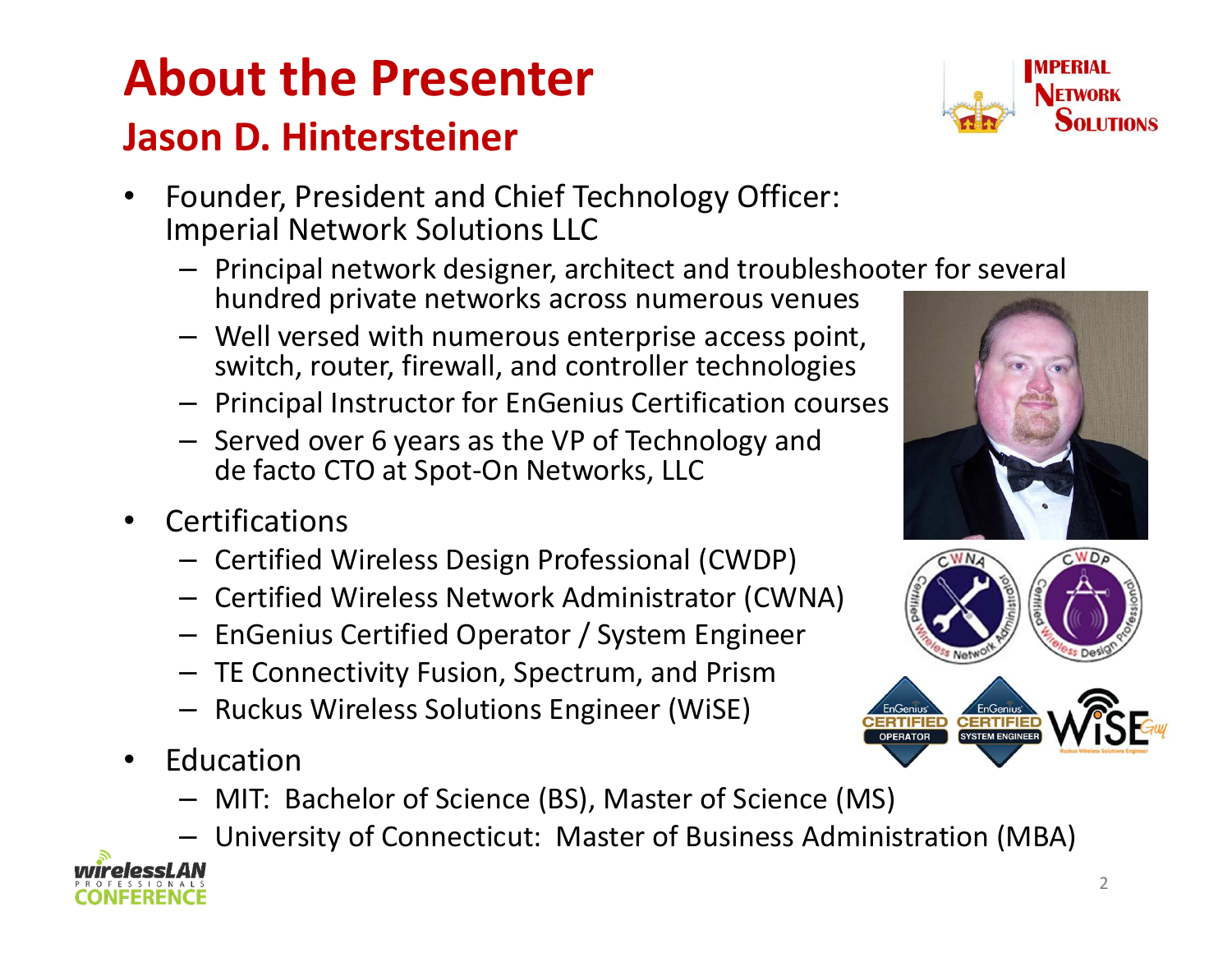#### **Challenges of Low-End EnterpriseWhat Properties are in This Market?**



- Multi-Dwelling Unit (MDU) Residential
	- Apartment buildings
	- Condominiums
	- RV Parks
- Privately-owned Student Housing
- Assisted Living
- $\bullet$ Budget Hotels
- $\bullet$ Churches / Synagogues
- Small Private Schools
- Small Factories / Warehouses
- Small Businesses
- Who is the direct customer?
	- Property owners / managers
	- Electrical contractors
	- WISPs

*Large and growing segment. Most have been burned by doing the "Best Buy" approach.*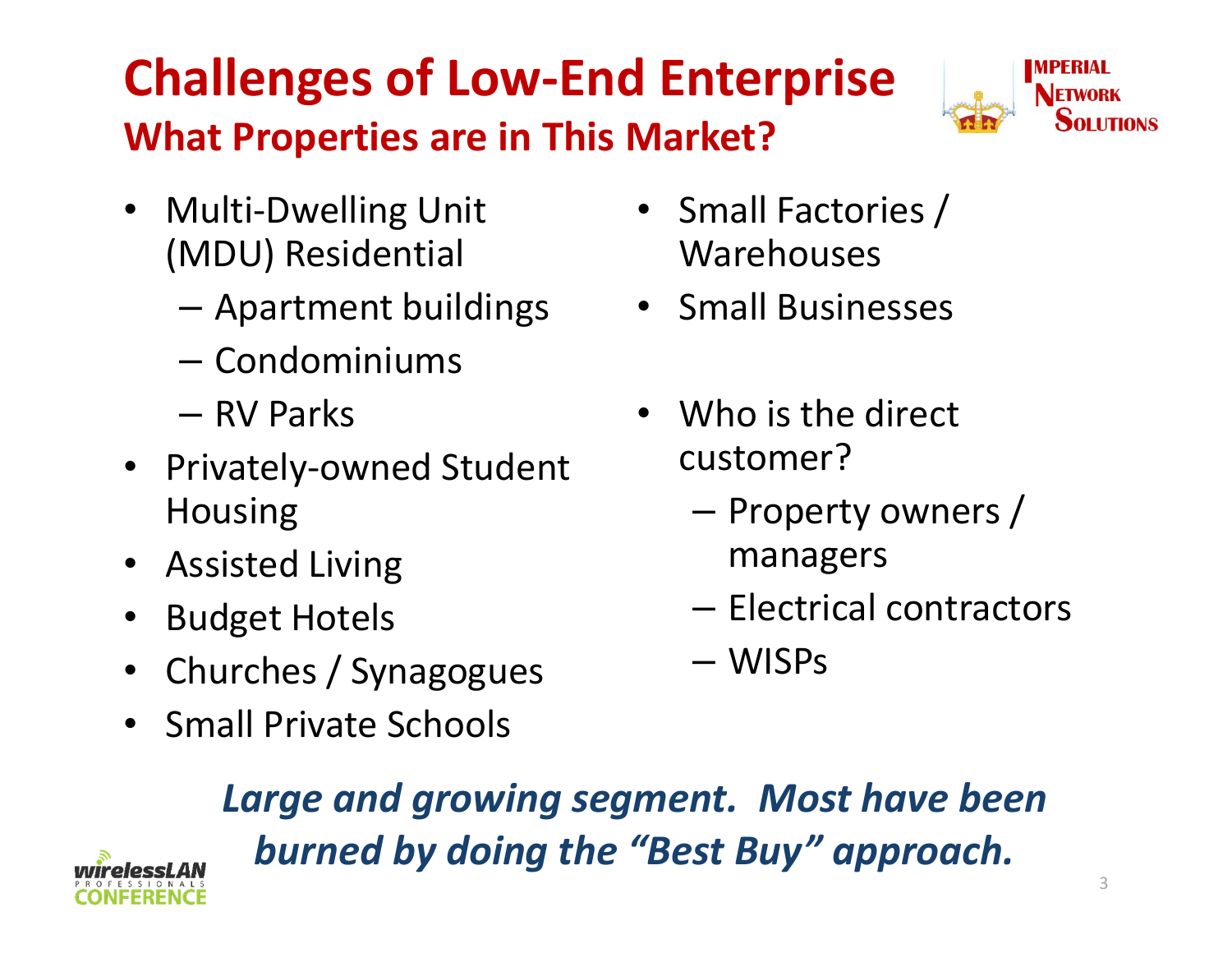#### **Challenges of Low-End EnterpriseNetwork Type: Public / Semi-Public**



- Controlled Access
	- –— Free or paid
	- –— CALEA compliance
	- –— Client device isolation
	- –— Content filtering
	- –— Client isolation
	- –- Bandwidth control and restrictions (SLA)





**OLLITIONS**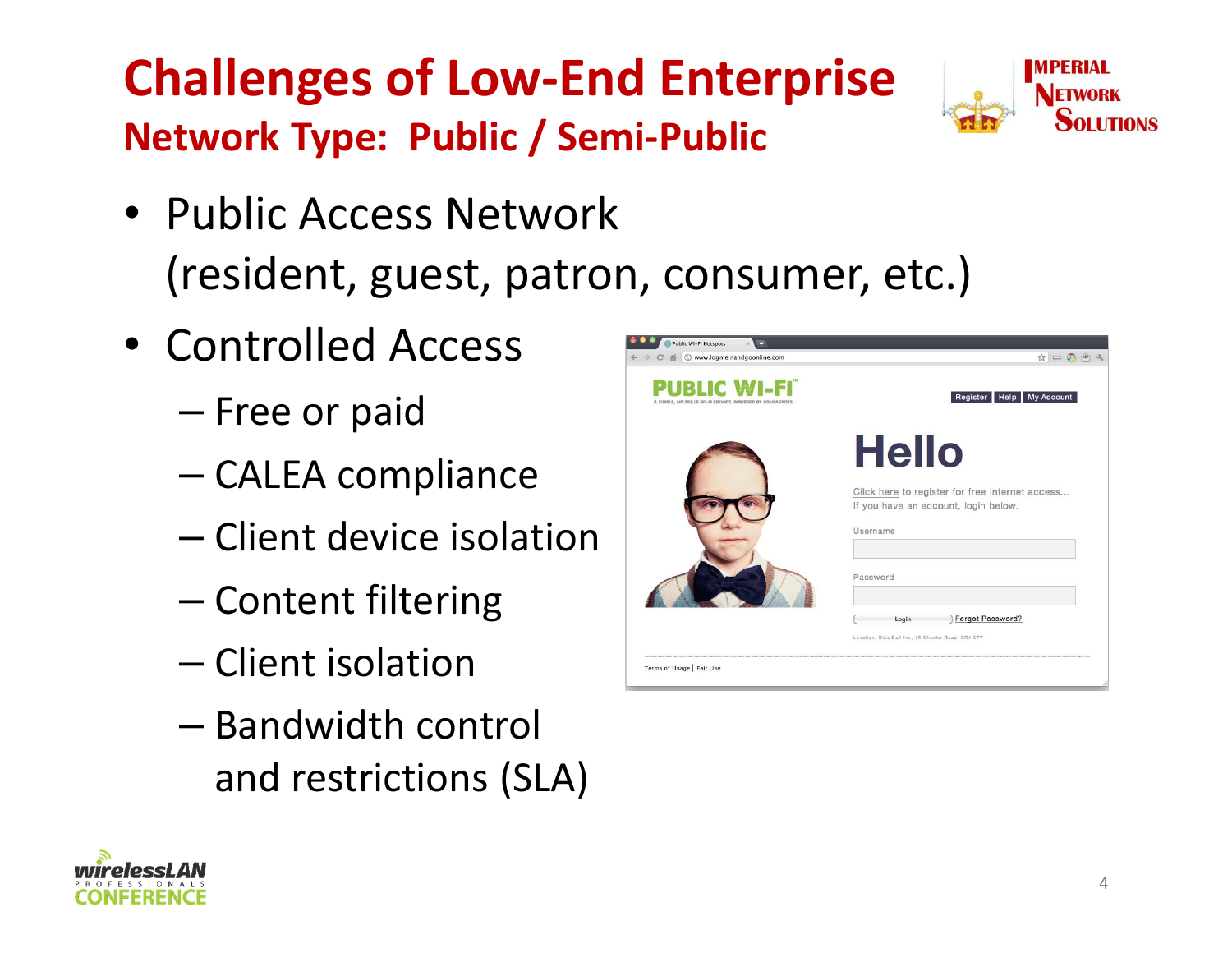#### **Challenges of Low-End EnterpriseNetwork Type: Staff**



- Network as operations infrastructure
	- – $-$  Isolate from the public network population
	- –— Full access to facility resources
	- – More frequently, the justification for a network project
	- – $-$  Sometimes integrate with corporate IT (VPNs, Firewalls)
	- – WPA2-AES Personal (rarely Enterprise)



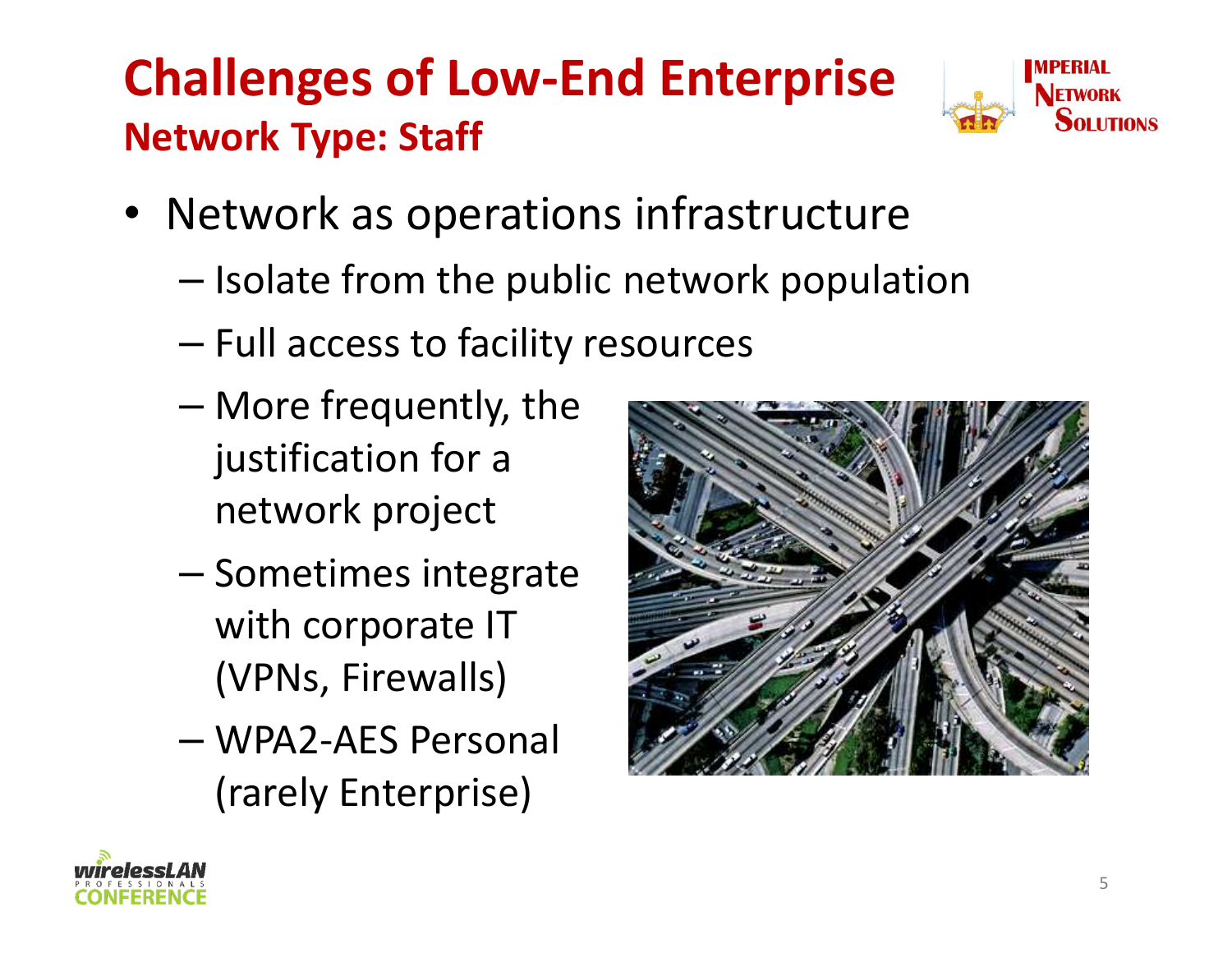### **Challenges of Low-End EnterpriseNetwork Type: IoT / Security / Multimedia**

- 
- • Operations Infrastructure Add-Ons
	- –— Video Surveillance
	- –Access Control
	- –Multimedia (i.e. SONOS, AppleTV)
	- –- Smart-Home (temperature / lighting control)



– *Real-Time Video / VoWi-Fi / RTLS: Extremely Rare*

*Drives the need for multiple SSIDs, VLANs, sophisticated security, client isolation, and handling of multiple types of networks simultaneously*

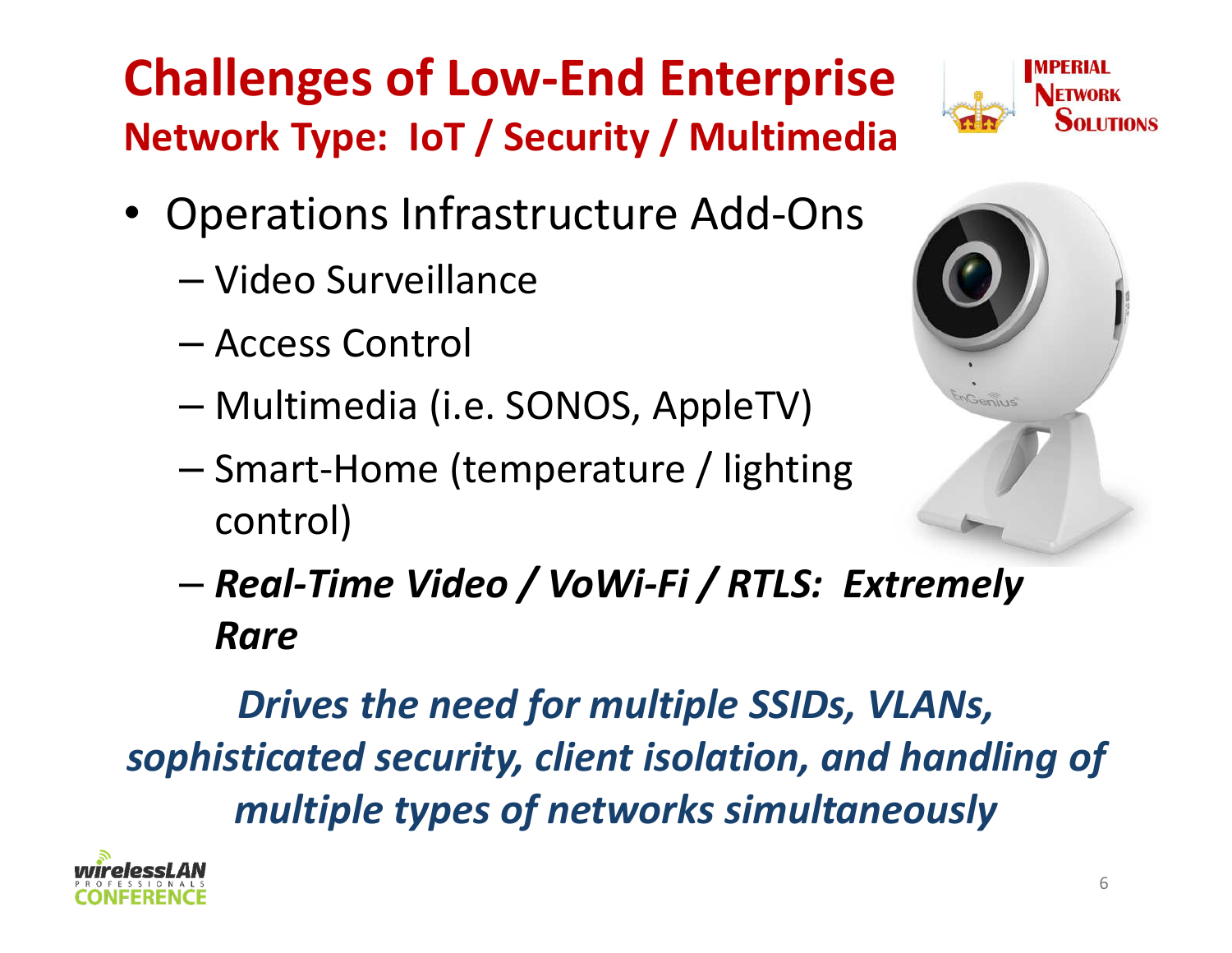#### **Challenges of Low-End EnterpriseCause You Know It's All About the BYOD**



- Most devices are "uncontrolled"
- •New devices emerging constantly
- •Devices consume more data
- •Devices more likely to have malware
- Must accommodate the worst devices•
	- Bad wireless chipsets
	- Weak client transceivers
	- Inadequate wireless antennas
	- Roaming aggressiveness or stickiness
	- Many devices still 2.4 GHz only
	- $-$  Dual-band devices: Support for DFS?



### *Drives the need to track users, isolate users, provideubiquitous coverage, and facilitate AP to AP roaming*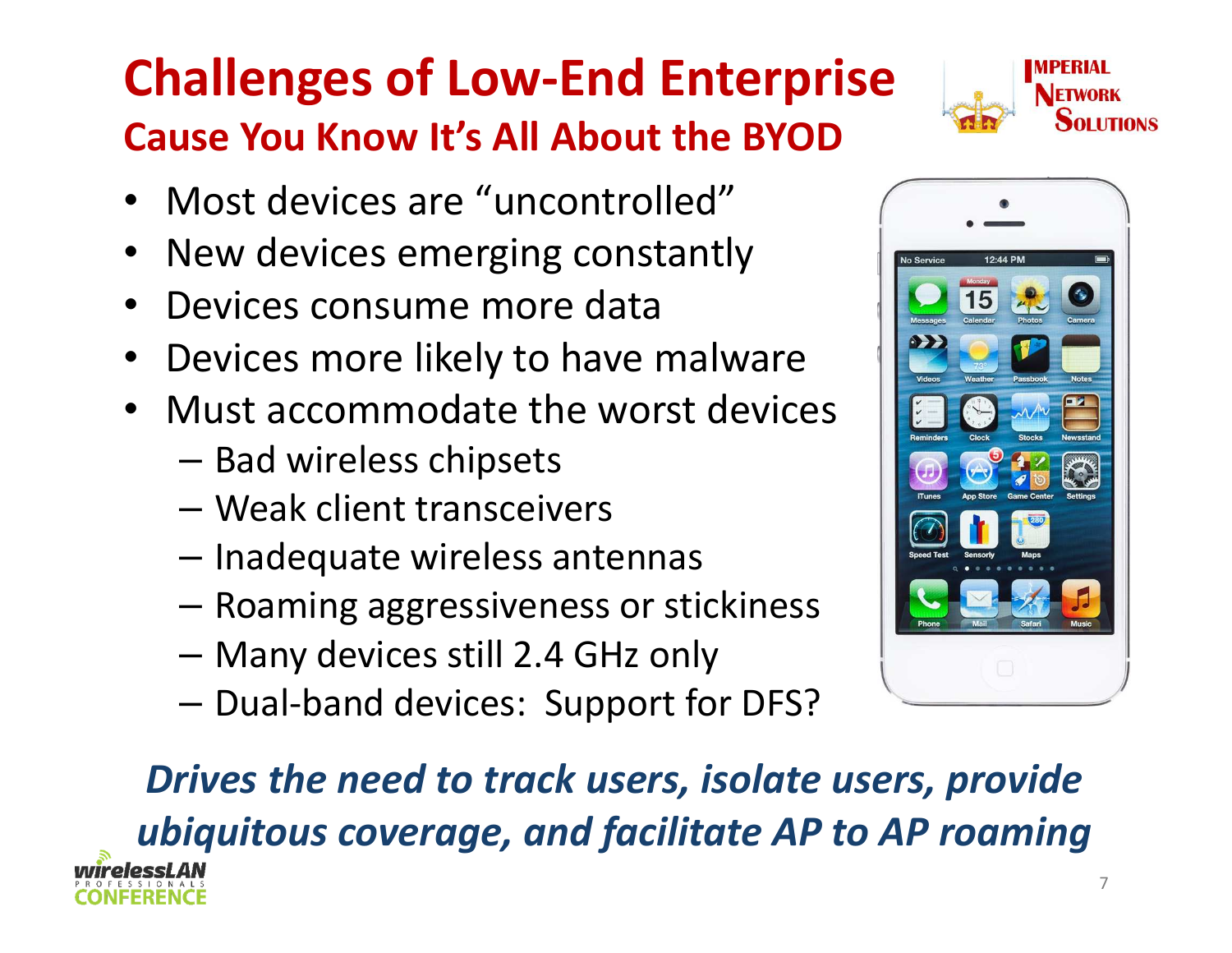#### **Challenges of Low-End EnterpriseMore Data! More Devices! More!**



Capacity Driving Growth

- *Design for Coverage: Maximize the area of coverage*•*using the fewest APs*
- *Design for Capacity: Maximize the number of activedevices in a given area*
- More bandwidth per device
- Multiple simultaneous devices per user
- BYOD and "The Internet of Things" = number of devices explodes over time



*Drives the use of more APs and maintaining stricter control over AP placement, antenna pattern, channel, and power settings*

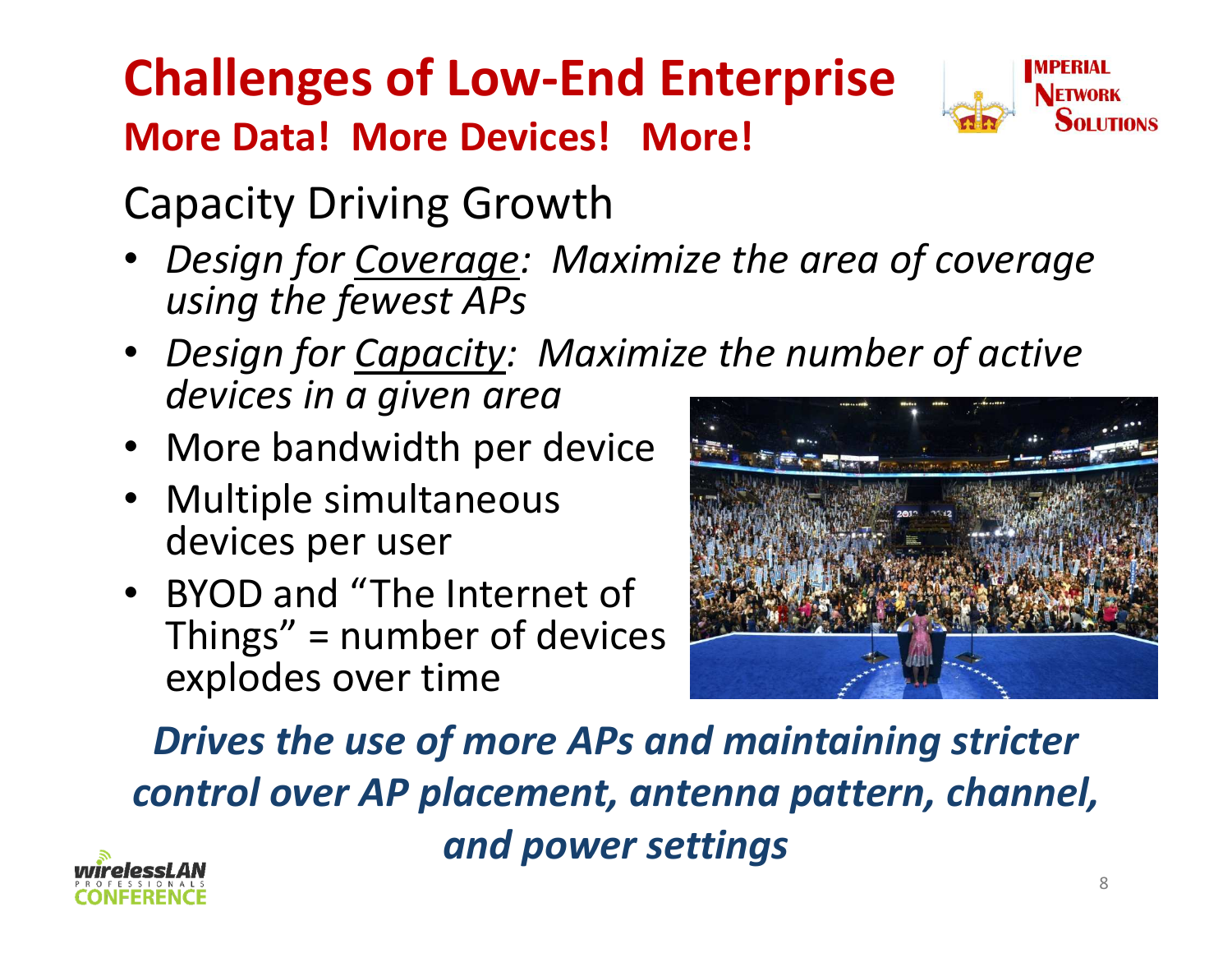#### **Challenges of Low-End EnterpriseDesigning for Tomorrow, Not Today**



- Shrinking Wi-Fi product life cycle
- • Customer expectations increase while install-base remains static
- The expected life of a network is ≥ 5 years: today's latest and greatest APs will be paperweightsthat are ≥ 2 generations old
- Infrastructure is key
	- –APs and switches can be upgraded
	- –— Cabling is forever!

*Drives robust low-voltage infrastructure and a conservative design for both 2.4 GHz and 5 GHz*

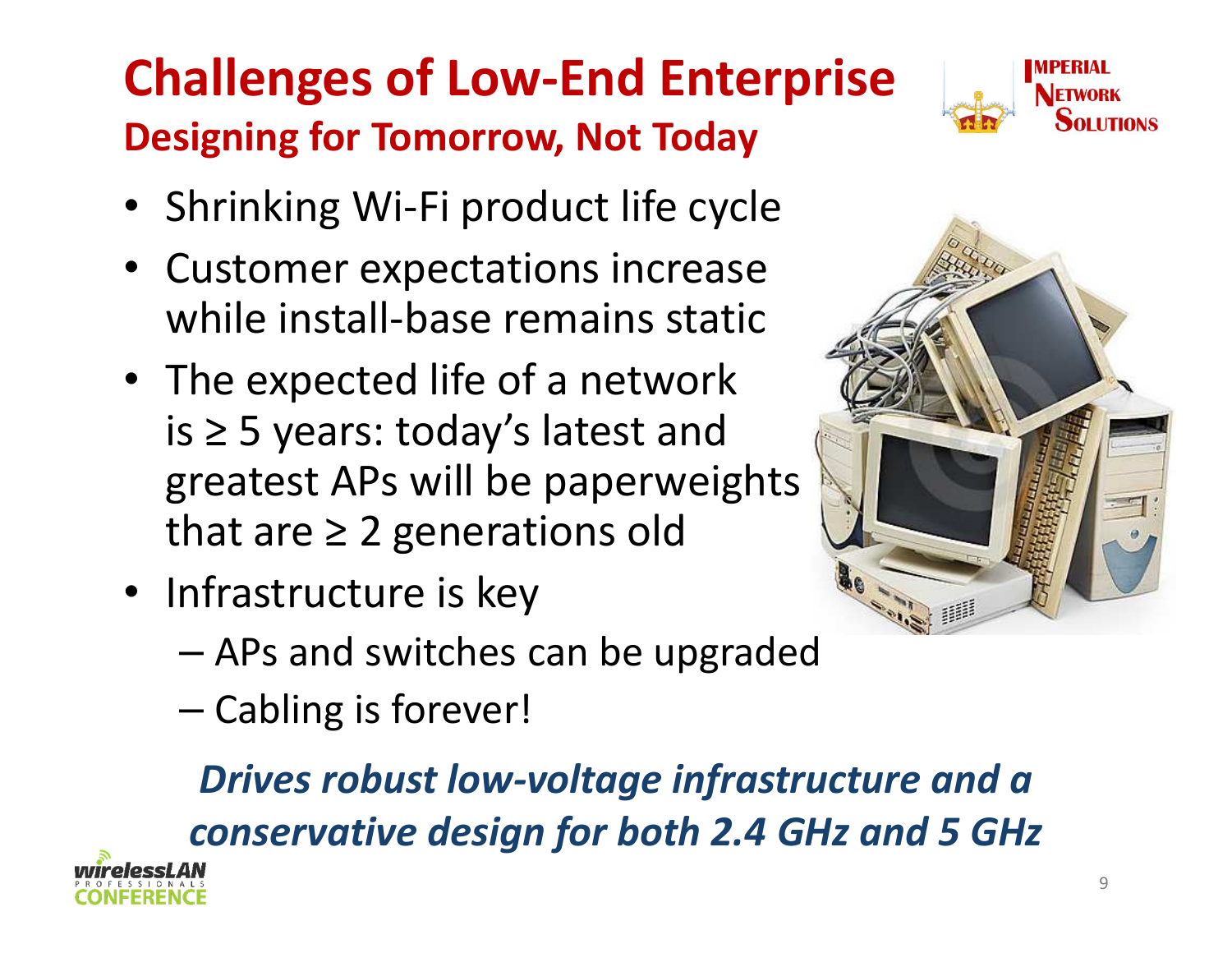#### **Challenges of Low-End EnterpriseLow Voltage Cabling Infrastructure**



Saturday April 24, 2010

Source: http://www.dilbert.com



- •Is there existing cabling infrastructure?
- •Is it possible to run cabling where it is needed?
- •Do you use CAT5e or future proof with CAT6a?
- • Running cables is hard and expensive…
	- –"I love the design, but put the APs in the hallways."
	- –- "Why can't we do security cameras wirelessly?"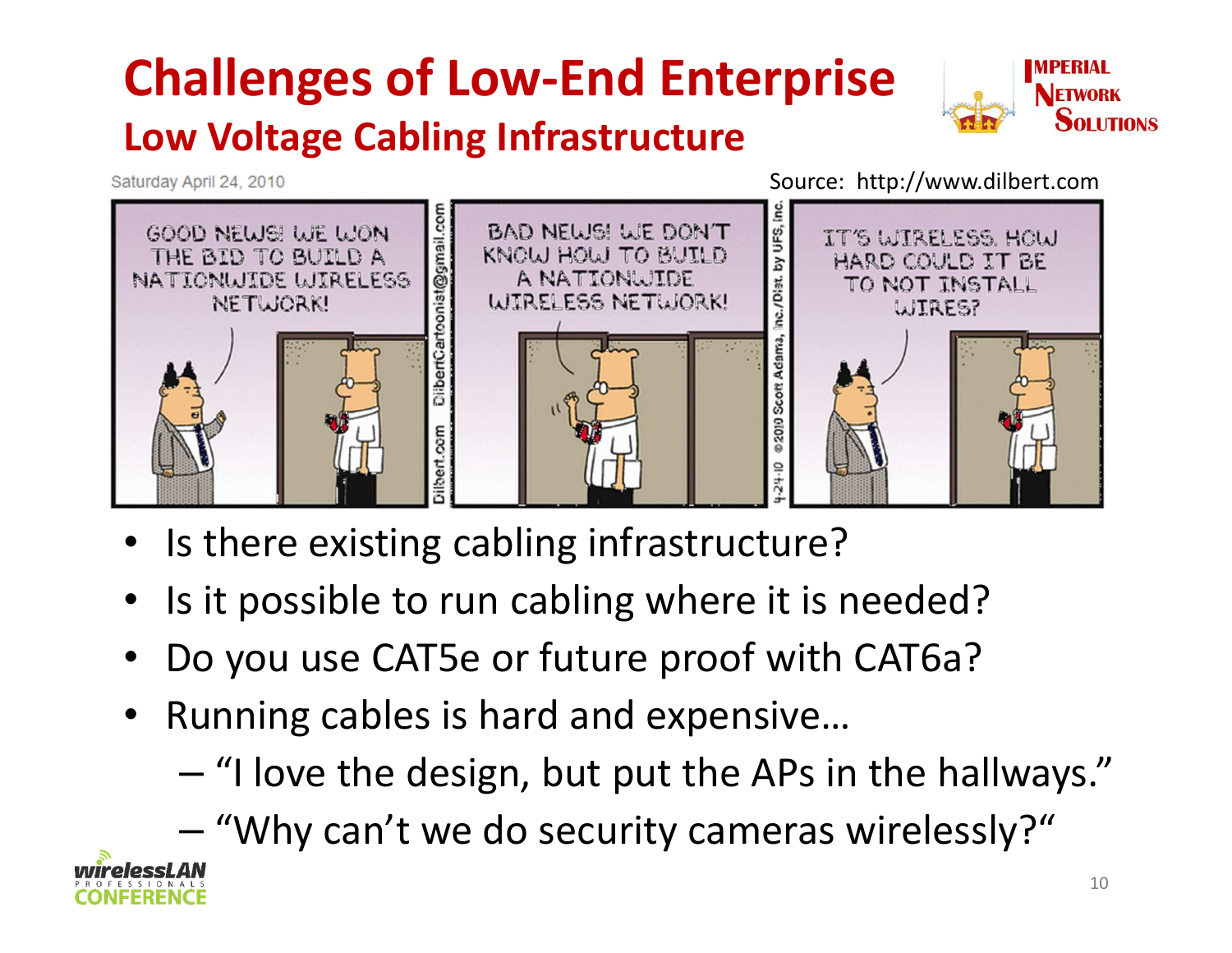#### **Challenges of Low-End EnterpriseLamborghini Performance, Kia Price**



- Customers ALWAYS have a limited budget, and ALWAYS want more than they can afford
- Customers must be educated to understand the *value* of the network services and have *realistic expectations* regarding the *options* and *tradeoffs* in equipment and technologies



• Cannot afford APs from vendors "A", "A", "C", or "R", though don't need all the fancy features

*Drives the technology chosen and the requirements that can be successfully implemented*

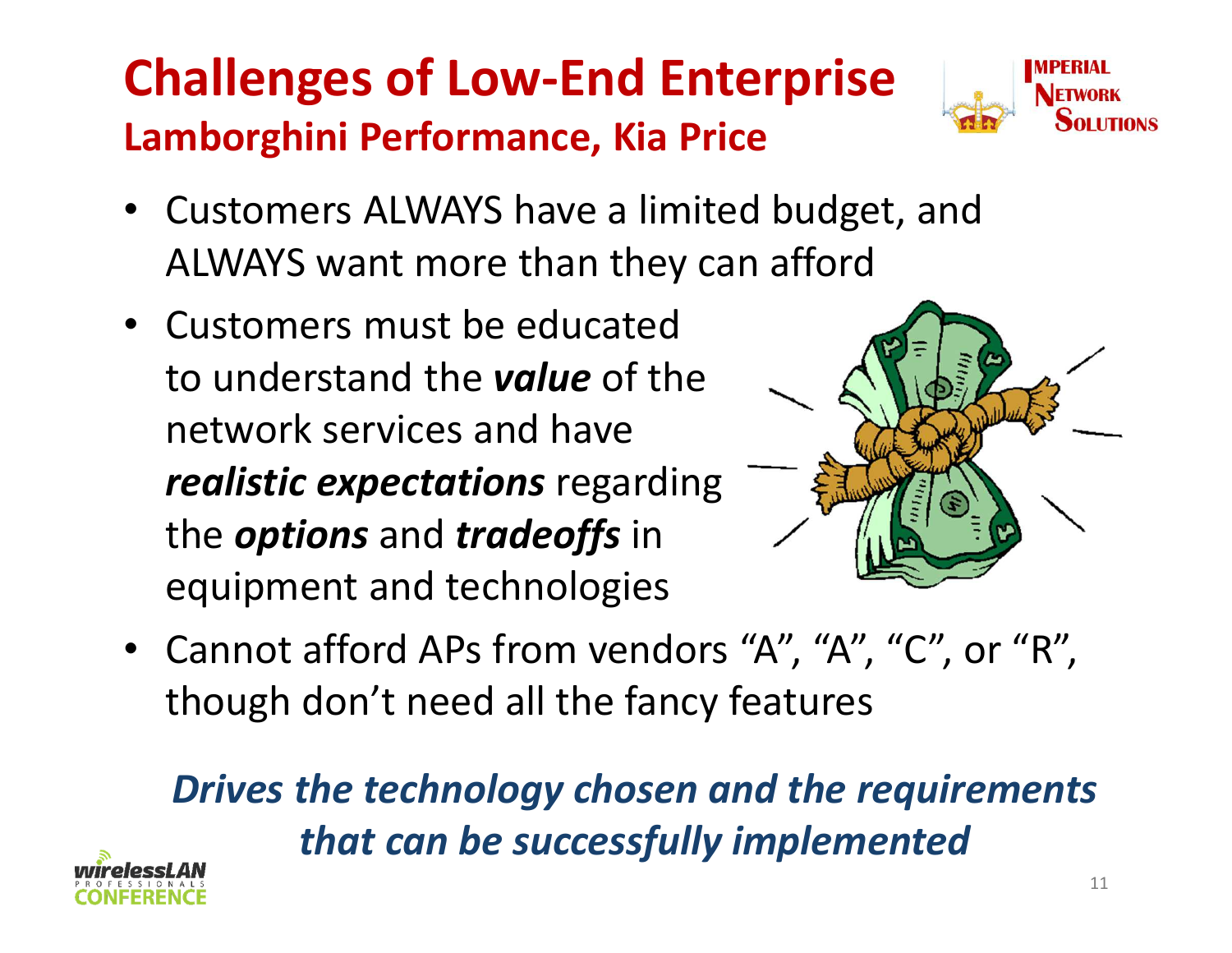#### **Challenges of Low-End EnterpriseOther Challenges**



- AP technology
	- Don't always have the luxury of using a controller
	- Don't need my APs certified by the Wi-Fi Alliance
	- $-$  The simple and reliable AP wins the race
- Site surveys, or lack thereof
	- Predictive modeling: Sometimes
	- $-$  Pre-deployment: Site walks focus on cable paths, not RF
	- Post-Deployment: Troubleshooting only, but most problems are "simple" (i.e. power, channel, placement)
	- Packet Analysis: Never
- Consumer-grade "business class" bandwidth
	- –Cable Modem / FIOS / uVerse / DSL
	- – $-$  Extremely rare to see synchronous fiber feeds